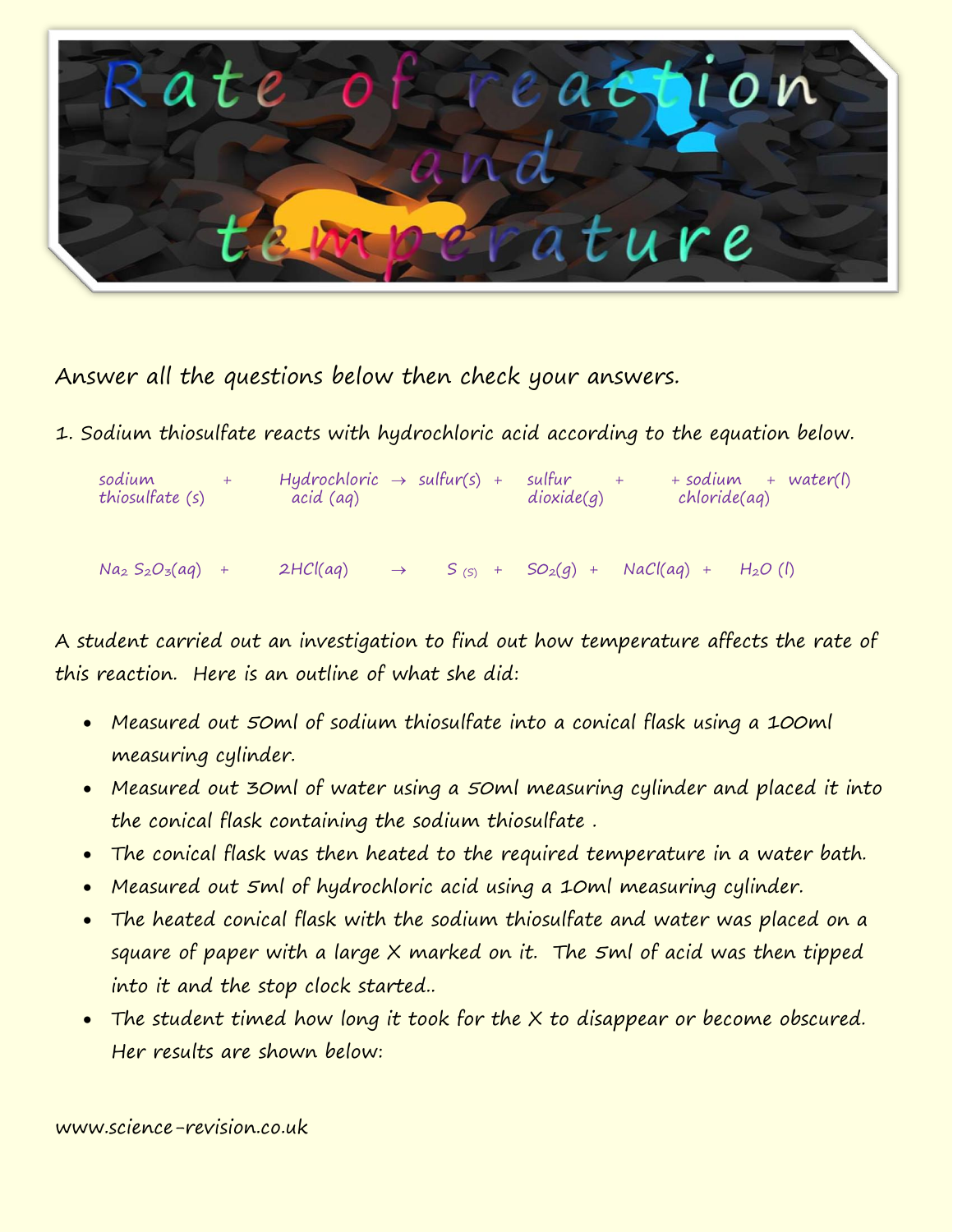| Temperature/°C 22 |     | 25  | 30  | 35 | 40 | 45 | 50 | 55 |
|-------------------|-----|-----|-----|----|----|----|----|----|
| Time for          | 175 | 150 | 110 | 87 | 55 | 25 | 15 |    |
| solution to turn  |     |     |     |    |    |    |    |    |
| yellow/s          |     |     |     |    |    |    |    |    |

a. What was the independent variable in this experiment and what type of variable is it?

b. What was the dependent variable in this experiment?

c. To make this experiment a fair test what variables would have to be controlled?

d. What type of variable was the independent variable? Categoric or continuous?

f. Write a hypothesis that predicts a link between the temperature and the time it takes for the X to become obscured.

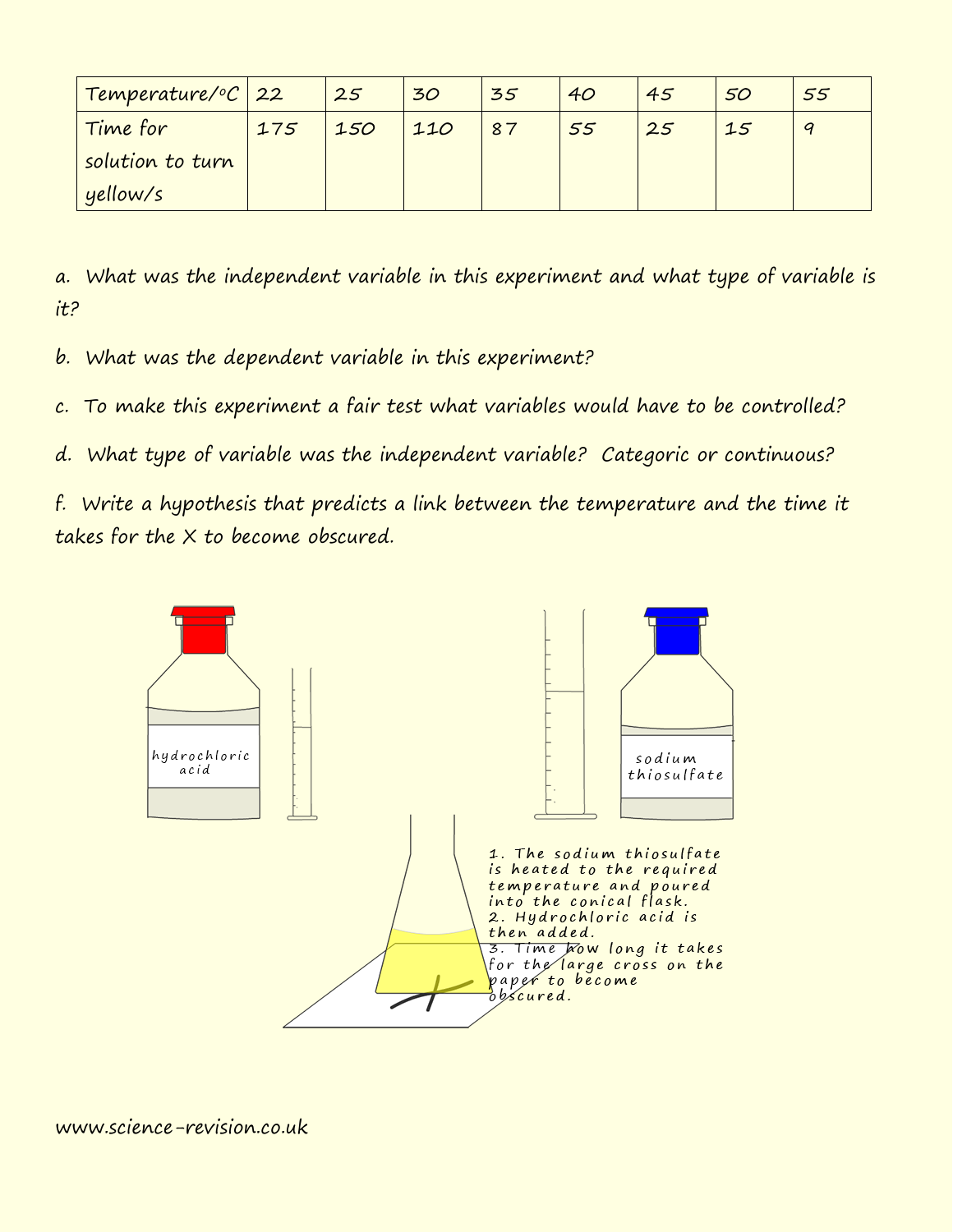- g. Draw a sketch graph of the results obtained.
- h. How is the rate of reaction affected by temperature? Were there any patterns in the results?
- i. What is an anomalous result? Did the student get any anomalous results?
- j. What was the range for the independent variable in this experiment?
- k. How could the student make her results more accurate and reliable.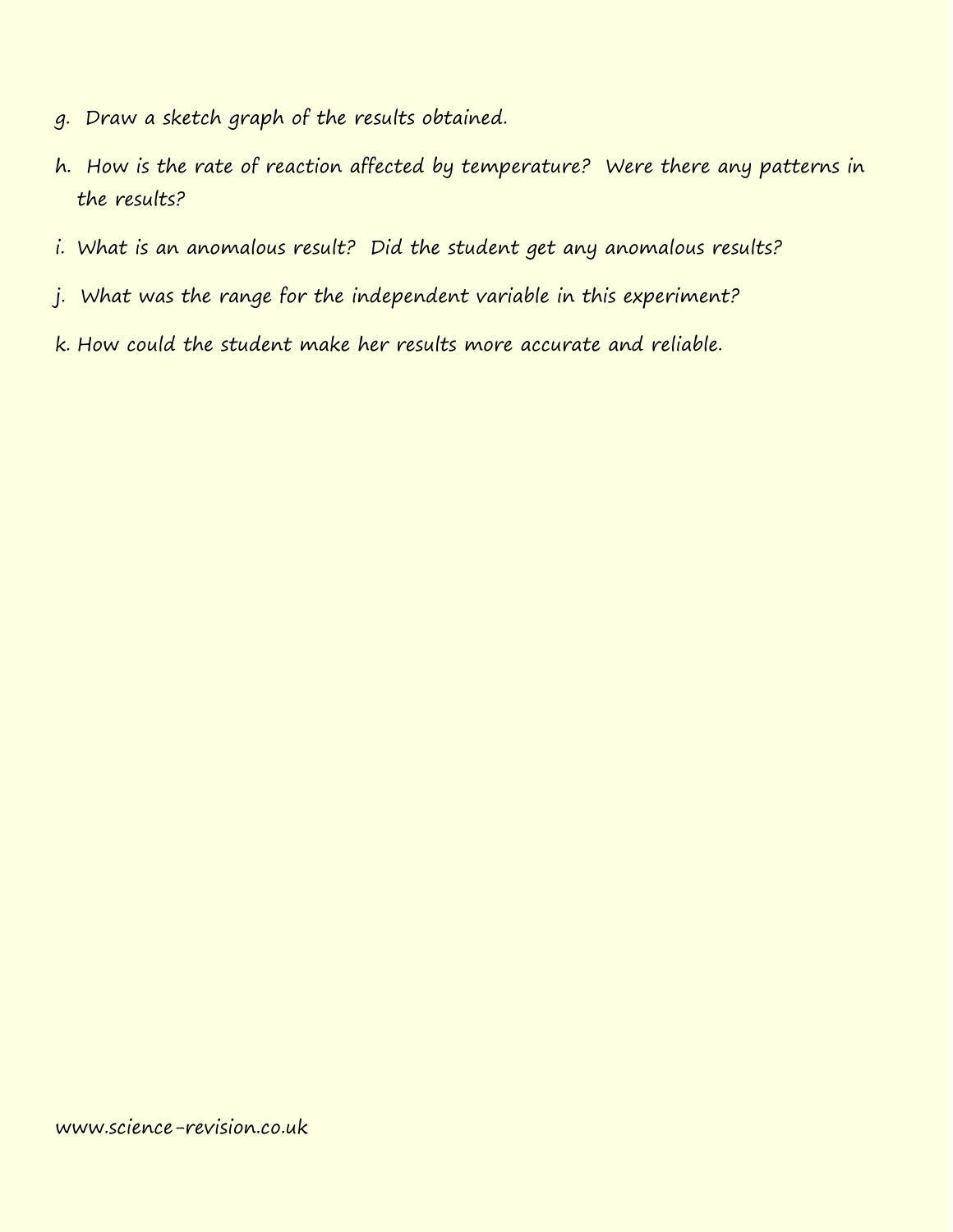# Temperature and rate of reaction

# Answers

| Temperature/°C 22 |     | 25  | 30  | 35 | 40 | 45 | 50 | 55 |
|-------------------|-----|-----|-----|----|----|----|----|----|
| Time for          | 175 | 150 | 110 | 87 | 55 | 25 | 15 |    |
| solution to turn  |     |     |     |    |    |    |    |    |
| yellow./s         |     |     |     |    |    |    |    |    |

a. What was the independent variable in this experiment? Temperature

b. What was the dependent variable in this experiment?

Time for the X to become obscured. The dependent variable is the results! What you measure!

c. To make this experiment a fair test what variables would have to be controlled?

The acid concentration for each experiment would have to be the same.

The volume of water added would also have to be the same for each experiment.

The same person should observe when the X has disappeared.

d. What type of variable was the independent variable? Categoric or continuous?

Continuous - it's a number variable, that is one where any value is allowed.

f. Write a hypothesis that predicts a link between the temperature and the time it takes for the X to become obscured. The hypothesis must include references to the independent and dependent variable and an explanation as to why you think this will happen e.g.

As the temperature is increased the time it takes for the X to become obscured will decrease. I think this because as the temperature increases the particles have more kinetic energy, this will lead to more successful collisions and the rate of the reaction will increase, that is the time will decrease.

## www.science-revision.co.uk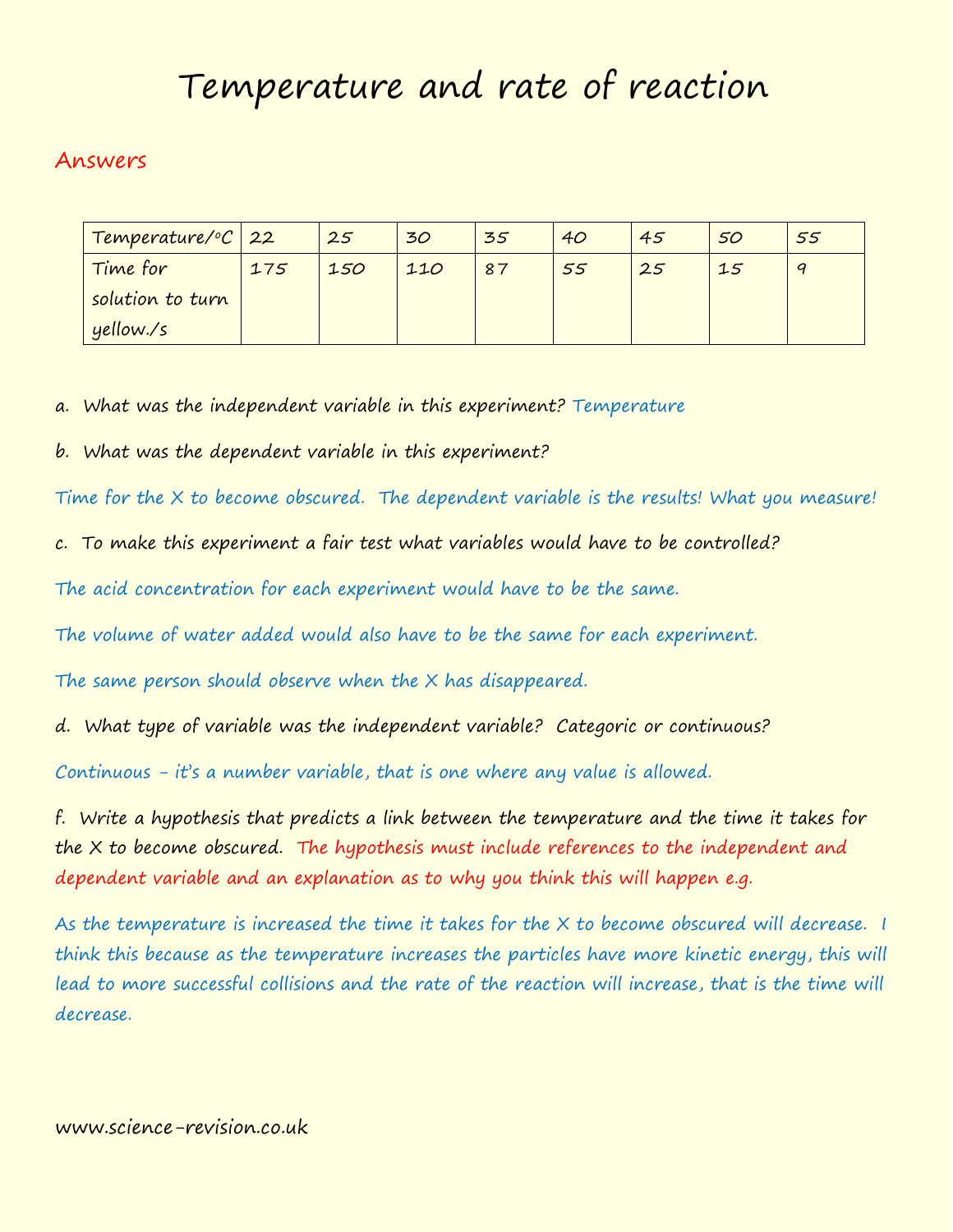### g. Draw a sketch graph of the results obtained.

When drawing graphs- in general :

- The independent variable goes across the  $x$ -axis
- The dependent variable (the results) go on the y-axis



Temperature/<sup>0</sup>C

h. How is the rate of reaction affected by temperature? Were there any patterns in the results?

As the temperatures increases the rate of reaction increases. At 25°C the reaction took 150s, doubling the temperature to 50°C caused a the time to decrease to 15s, a tenfold decrease. The rate of decrease in time with temperature is not linear, the graph is a curve, so the rate of decrease in time decreases with a rise in temperature.

i. What is an anomalous result? Did the student get any anomalous results?

A result which did not fit the expected pattern. The student should repeat the experiment to identify an anomalies.

j. What was the range for the independent variable in this experiment?

 $22 - 55^{\circ}C$  or 33 $^{\circ}C$ .

### www.science-revision.co.uk